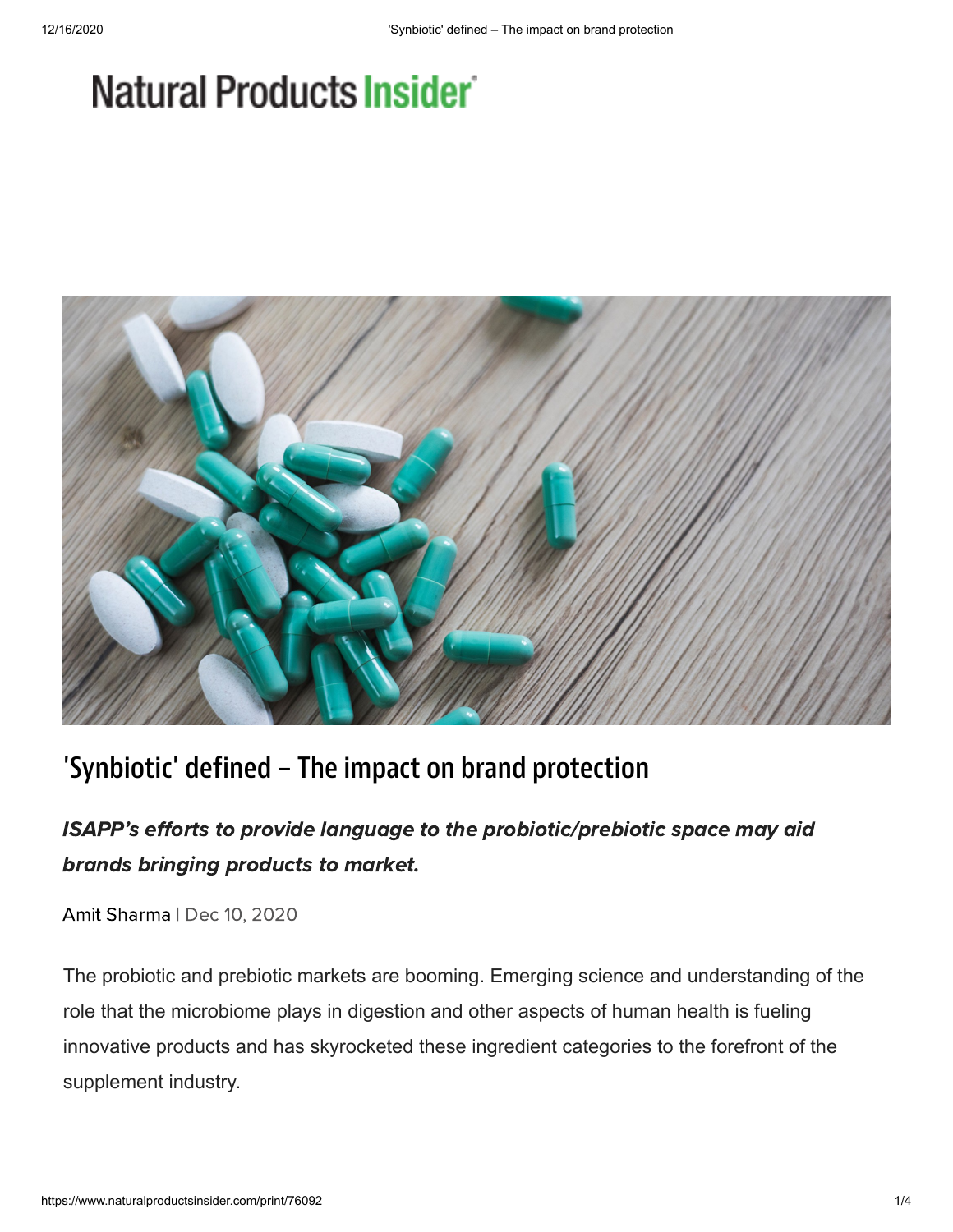As such, probiotics have become an integral part of daily life for millions of consumers both in the U.S. and around the world. Mordor Intelligence [projects](https://www.mordorintelligence.com/industry-reports/united-states-probiotics-market-industry) the growth to continue in the U.S. from 2020 to 2025, with an estimated compound annual growth rate (CAGR) of 12%.

With increasing scientific support surrounding both prebiotics and probiotics, consumer interest in products that combine both types of ingredients—for years informally known as a synbiotic is also growing.

Like any category in the supplement industry, as products gain popularity, they also attract more attention from regulatory bodies, competitors and class action attorneys. This is why definitions of claims matter when it comes to protecting one's brand. The supplement industry has witnessed firsthand what can happen when a commonly used term does not have, at least to some degree, a widely accepted or legally binding definition. No better example exists than the litany of cases filed over the use of the term "natural." While it is has not (yet) established a legally binding regulation to define the term, FDA has stated that it considers the term "natural" to mean "that nothing artificial or synthetic (including all color additives regardless of source) has been included in, or has been added to, a food that would not normally be expected to be in that food.

Despite this, FDA's informal guidance has provided little help when it comes to actual litigation involving the term "natural." What is considered "artificial," "synthetic" or "normally expected to be in that food" has been left to the courts to decide. On top of the ambiguity in FDA's informal definition, FDA further convoluted the term's interpretation by not considering agricultural or manufacturing practices when construing this term.

This is why the announcement by the International Scientific Association for Prebiotic and Probiotics (ISAPP) that it has established a definition for the term "synbiotic" is important news in the industry. The well-respected ISAPP panel that came up with the definition consisted of 11 members with varying backgrounds, including microbiology, microbial ecology, gastrointestinal (GI) physiology, immunology, food science, nutritional biochemistry and host metabolism. The definition the panel agreed to and officially published in 2020 in *Nature Reviews: Gastroenterology & Hepatology* defines synbiotic as, "A mixture, comprising live microorganisms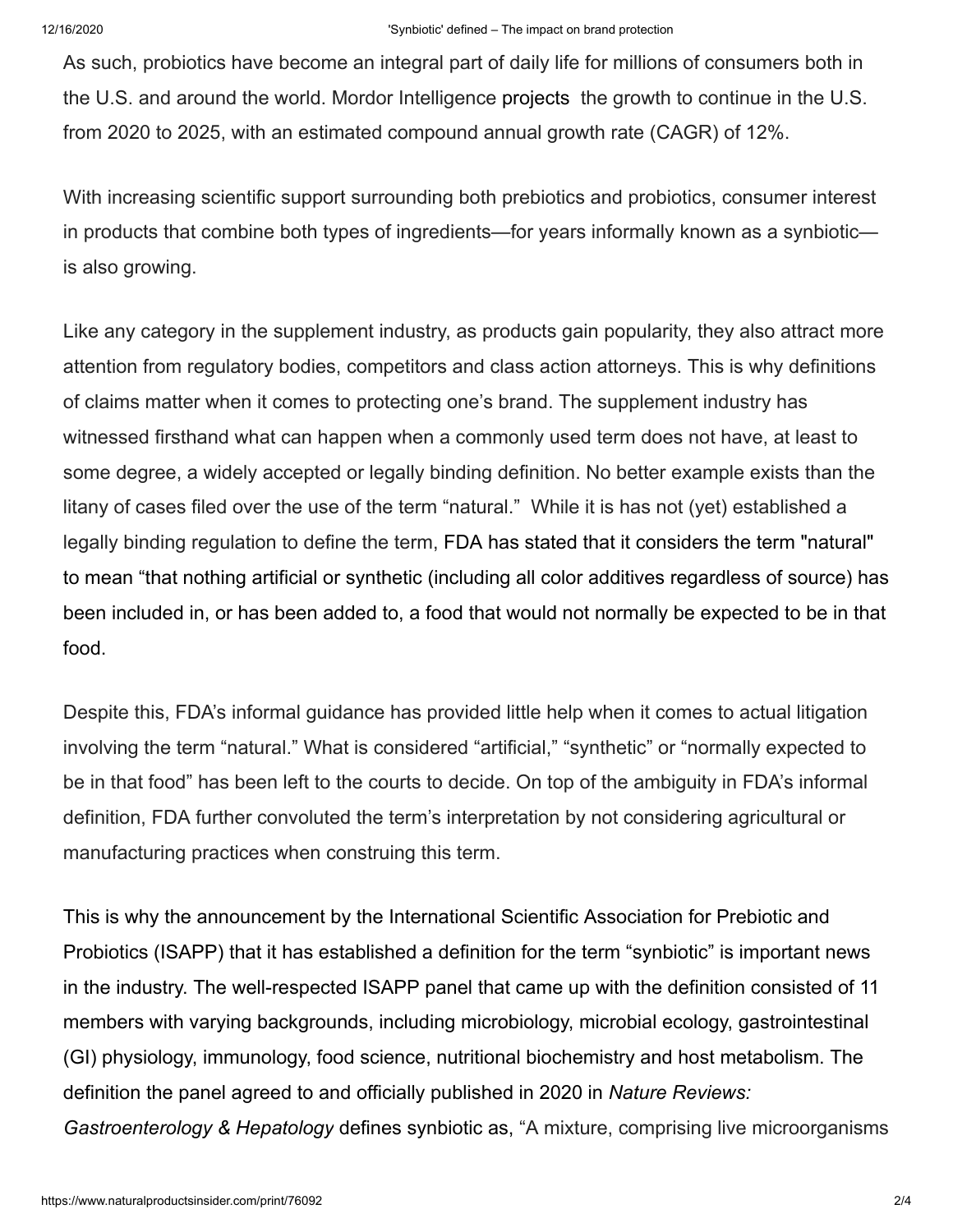and substrate(s) selectively utilized by host microorganisms, that confers a health benefit on the host." (doi.org/10.1038/s41575-020-0344-2)

The ISAPP panel also concluded that "host microorganisms," in this context, would include both microorganisms resident to or colonizing the host, and also microorganisms externally administered, like probiotic dietary supplements. The panel decided to break it down one step further, defining the terms "complementary" and "synergistic" as two subcategories of synbiotics. A complementary synbiotic "comprises a probiotic plus a prebiotic (more than one of each can be used), working independently to achieve one or more health benefits." A synergistic synbiotic "is composed of a live microorganism and a selectively utilized substrate. These components are designed to work together, with the substrate being selectively utilized by the coadministered microorganism."

A key distinction between the two is that the components of a complementary synbiotic must meet the definition in the publication outlined for "probiotic" and "prebiotic," while the components of a synergistic probiotic do not.

## Brand implications

Depending on where a brand's synbiotic product is on its journey to market, the aforementioned definitions may invoke smiles or frowns. For those in the midst of formulating and bringing a product to market, these definitions provide guidance and may offer some protection for a synbiotic claim. Assuming a product meets the definition of synbiotic previously outlined, if challenged on whether the product is synbiotic—while certainly not legally binding on a court or regulatory body—these new definitions could help provide a defense. ISAPP is a well-respected organization in the sector and its positions hold significant weight across the industry.

On the flip side, if a brand currently has a product on the market that does not meet these definitions, the announcement may bring some concern, as this potentially opens up the brand to attack—and may lead to discontinuation of the claim and/or reformulation of the product to avert advertising scrutiny.